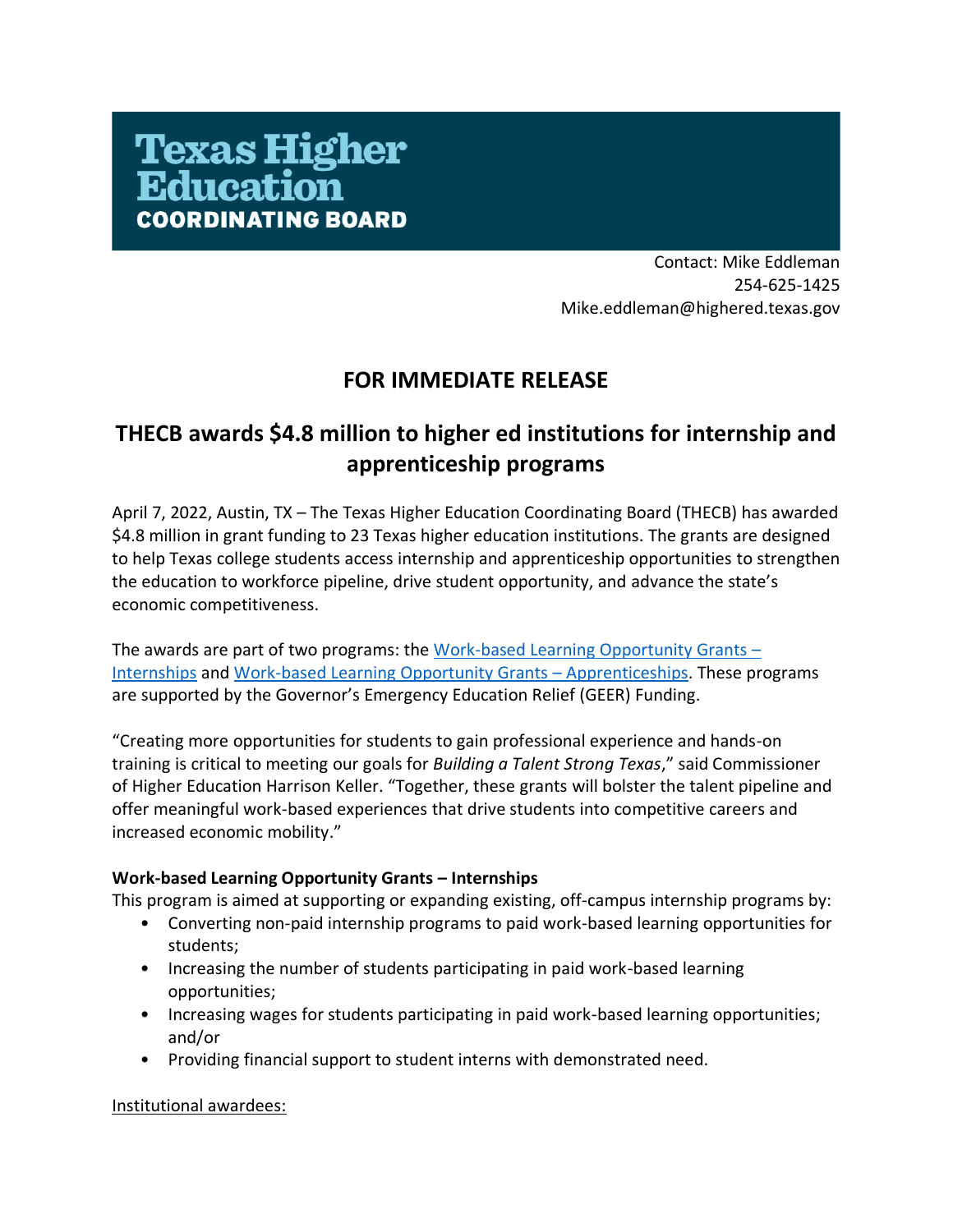- Austin Community College: \$250,000
- Dallas College:\$250,000
- South Texas College: \$250,000
- Tarleton State University: \$250,000
- The University of Texas at Arlington: \$250,000
- The University of Texas at Austin: \$250,000
- The University of Texas at San Antonio: \$250,000
- University of Houston-Clear Lake: \$250,000
- University of North Texas: \$250,000
- Texas A&M University-Corpus Christi: \$249,886
- Palo Alto College: \$225,000
- The University of Texas at Permian Basin: \$225,000
- The University of Texas at Tyler: \$190,500
- Texas Woman's University: \$175,000
- Angelo State University: \$151,296
- Texas Southmost College: \$140,107
- Texas State Technical College System: \$135,829
- Blinn College District: \$125,316
- Collin County Community College District: \$102,240
- University of Houston -Victoria: \$78,678
- Texas A&M University-San Antonio: \$55,200

#### **Work-based Learning Opportunity Grants – Apprenticeships**

This program is aimed at supporting or expanding existing apprenticeship programs by:

- Supporting training costs;
- Providing financial support to student apprentices with demonstrated need;
- Expanding Registered Apprenticeship Programs;
- Developing pre-apprenticeship programs;
- Encouraging participation from non-traditional student and employer populations; and/or
- Faculty development in high-value career and technical training credential pathway.

#### Institutional awardees:

- Dallas Community College District: \$165,000
- South Texas College: \$164,974
- San Jacinto Community College District: \$149,400
- El Paso Community College District: \$136,000
- Collin County Community College District: \$27,500
- Blinn Community College District: \$15,208